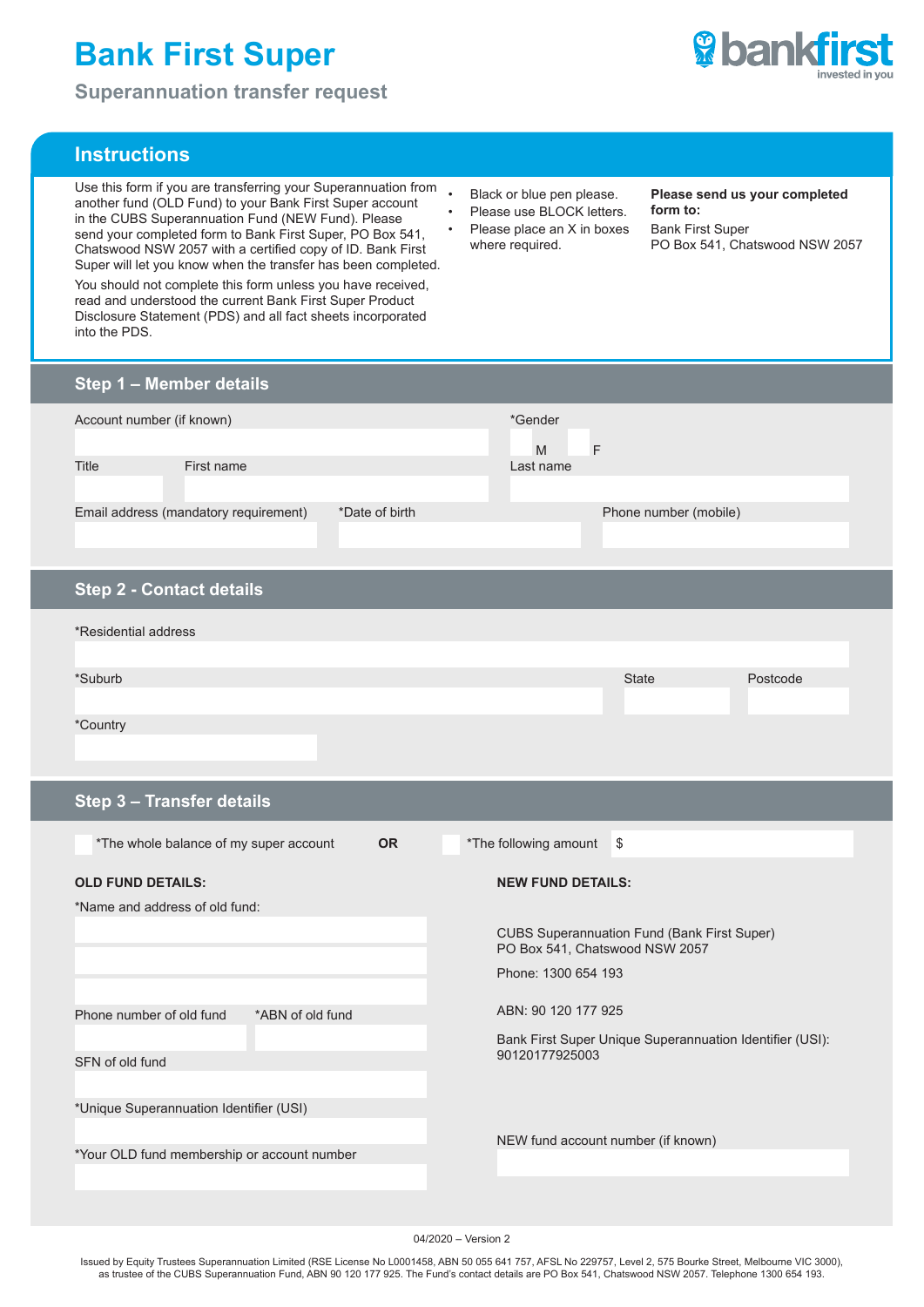#### Tax File Number

Please read the attached important information about the provision of your tax file number.

### **Step 5 – Proof of identity**

You will need to provide documentation with this transfer request to your OLD Fund to verify your identity. The safest and quickest option is to provide certified proof of identity with this form. Any documents you provide must be certified as true copies by a person authorised to certify documents.

#### **Acceptable documents**

The following document may be used;

#### **EITHER**

One of the following documents:

- Driver's licence issued under State or Territory law
- **Passport**
- ............................................... **OR** ...............................................

## **One of the following documents:**

- Birth certificate or birth extract
- Citizenship certificate issued by the Commonwealth
- Pension card issued by Centrelink that entitles the person to financial benefits.

#### **AND**

#### **One of the following documents:**

- Letter from Centrelink regarding a Government assistance payment
- Notice issued by Commonwealth, State or Territory Government or local council within the past twelve months that  $\cdot$ contains your name and residential address. For example:
	- Tax Office Notice of Assessment
	- Rates notice from local council

#### **Certification of personal documents**

All copied pages of ORIGINAL proof of identification documents (including any linking documents which prove a relationship exists between two (or more) names where you have changed your name or are signing on behalf of the applicant) need to be certified as true copies by any individual approved to do so (see below). Examples of linking documents are a marriage certificate, deed poll or change of name certificate from the Births, Deaths and MarriagesRegistration office; and guardianship papers or Power of Attorney.

The person who is authorised to certify documents must sight the original and the copy and make sure both documents are identical, then make sure all pages have been certified as true copies by writing or stamping 'certified true copy' followed by their signature, printed name, qualification (e.g. Justice of the Peace, Australia Post employee, etc) and date.

# **Step 6 – Authority**

- I declare I have fully read this form and the information completed is true and correct.
- I request that any contributions received after payment of my benefit be redirected to my account in Bank First Super. • I am aware that I may ask my OLD Fund for information about any fees or charges that may apply, or any other information
- about the effect this transfer may have on my benefits, and do not require any further information.
- If I have requested a whole balance transfer, I discharge my OLD Fund of all further liability in respect of the benefits paid and transferred to my NEW Fund.
- I request and consent to the transfer of superannuation as described above and authorise the superannuation provider of each fund to give effect to this transfer.
- I authorise my NEW Fund to contact my OLD Fund to ensure that the transfer is made in accordance with this authority.

\* Denotes mandatory field. If you do not complete all mandatory fields there may be a delay in processing your request.

Issued by Equity Trustees Superannuation Limited (RSE License No L0001458, ABN 50 055 641 757, AFSL No 229757, Level 2, 575 Bourke Street, Melbourne VIC 3000), as trustee of the CUBS Superannuation Fund, ABN 90 120 177 925. The Fund's contact details are PO Box 541, Chatswood NSW 2057. Telephone 1300 654 193.

The following can certify copies of the originals as true and correct copies:

- a person enrolled on the roll of a State or Territory Supreme Court or the High Court of Australia as a legal practitioner
- a judge of a court
- a magistrate
- a Chief Executive Officer of a Commonwealth court
- a registrar or deputy registrar of a court
- a justice of the peace
- a notary public officer
- a police officer
- an agent of the Australian Postal Corporation who is in charge of an office supplying postal services to the public
- a permanent employee of the Australian Postal Corporation with two or more years of continuous service
- an Australian consular officer or an Australian diplomatic officer
- an officer with two or more years of continuous service with one or more financial institutions
- a finance company officer with two or more years of continuous service (with one or more finance companies)
- an officer with, or authorised representative of, a holder of an Australian Financial Services Licence (AFSL), having two or more years continuous service with one or more licensees
- a permanent employee of the Commonwealth with two or more years continuous service
- a permanent employee of the State or Territory, or State and Territory authority with two or more years continuous service
- a permanent employee of a local government authority with two or more years of continuous service
- a member of the Institute of Chartered Accountants in Australia, CPA Australia, or the National Institute of Accountants, with two or more years continuous membership.
- an officer with, or authorised representative of a holder of an Australian Credit Licence having at least two continuous years of service with one or more licencees.

\*Signature \*Date